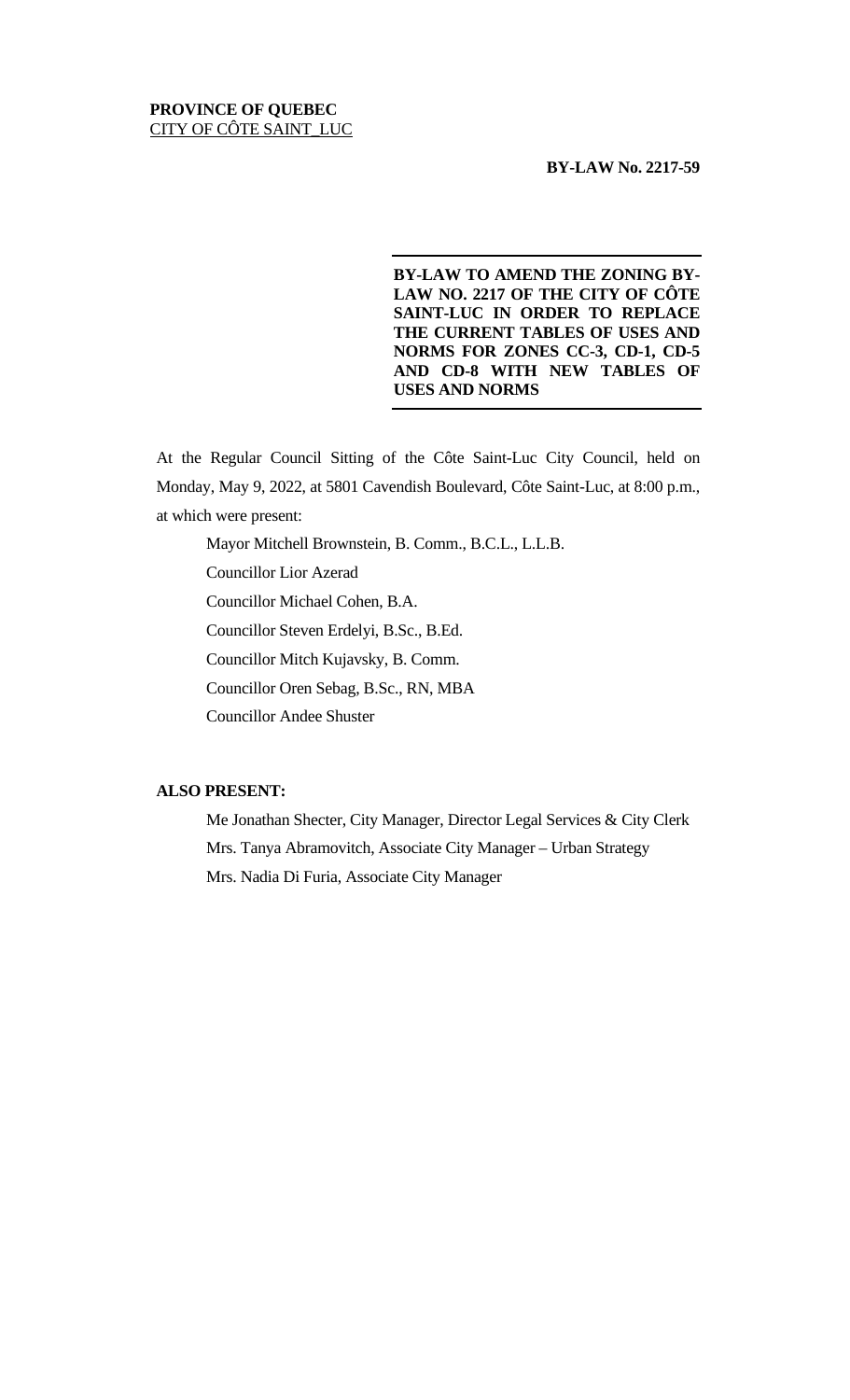## IT IS ENACTED AND ORDAINED by By-Law 2217-59 entitled:

"By-law to amend the Zoning by-law No. 2217 of the City of Côte Saint-Luc in order to replace the current tables of uses and norms for zones CC-3, CD-1, CD-5 and CD-8 with new tables of uses and norms."

By-Law 2217 entitled "Zoning By-Law of the City of Côte Saint-Luc", as amended from time to time is hereby further amended as follows:

## ARTICLE 1

Annex "B" of Zoning By-Law No. 2217, Table of Uses and Norms, is amended by replacing the current Table of Uses and Norms for the zone CC-3 with a new Table of Uses and Norms. The whole as set out on the Table attached herewith as Annex "A".

### ARTICLE 2

Annex "B" of Zoning By-Law No. 2217, Table of Uses and Norms, is amended by replacing the current Table of Uses and Norms for the zone CD-1 with a new Table of Uses and Norms. The whole as set out on the Table attached herewith as Annex "B".

### ARTICLE 3

Annex "B" of Zoning By-Law No. 2217, Table of Uses and Norms, is amended by replacing the current Table of Uses and Norms for the zone CD-5 with a new Table of Uses and Norms. The whole as set out on the Table attached herewith as Annex "C".

## ARTICLE 4

Annex "B" of Zoning By-Law No. 2217, Table of Uses and Norms, is amended by replacing the current Table of Uses and Norms for the zone CD-8 with a new Table of Uses and Norms. The whole as set out on the Table attached herewith as Annex "D".

## ARTICLE 5

The present by-law comes into force in accordance with the law.

(s) Jonathan Shecter

MITCHELL BROWNSTEIN MAYOR

(s) Jonathan Shecter

JONATHAN SHECTER CITY CLERK

## **CERTIFIED TRUE COPY**

**\_\_\_\_\_\_\_\_\_\_\_\_\_\_\_\_\_\_\_\_\_\_\_\_**

**JONATHAN SHECTER CITY CLERK**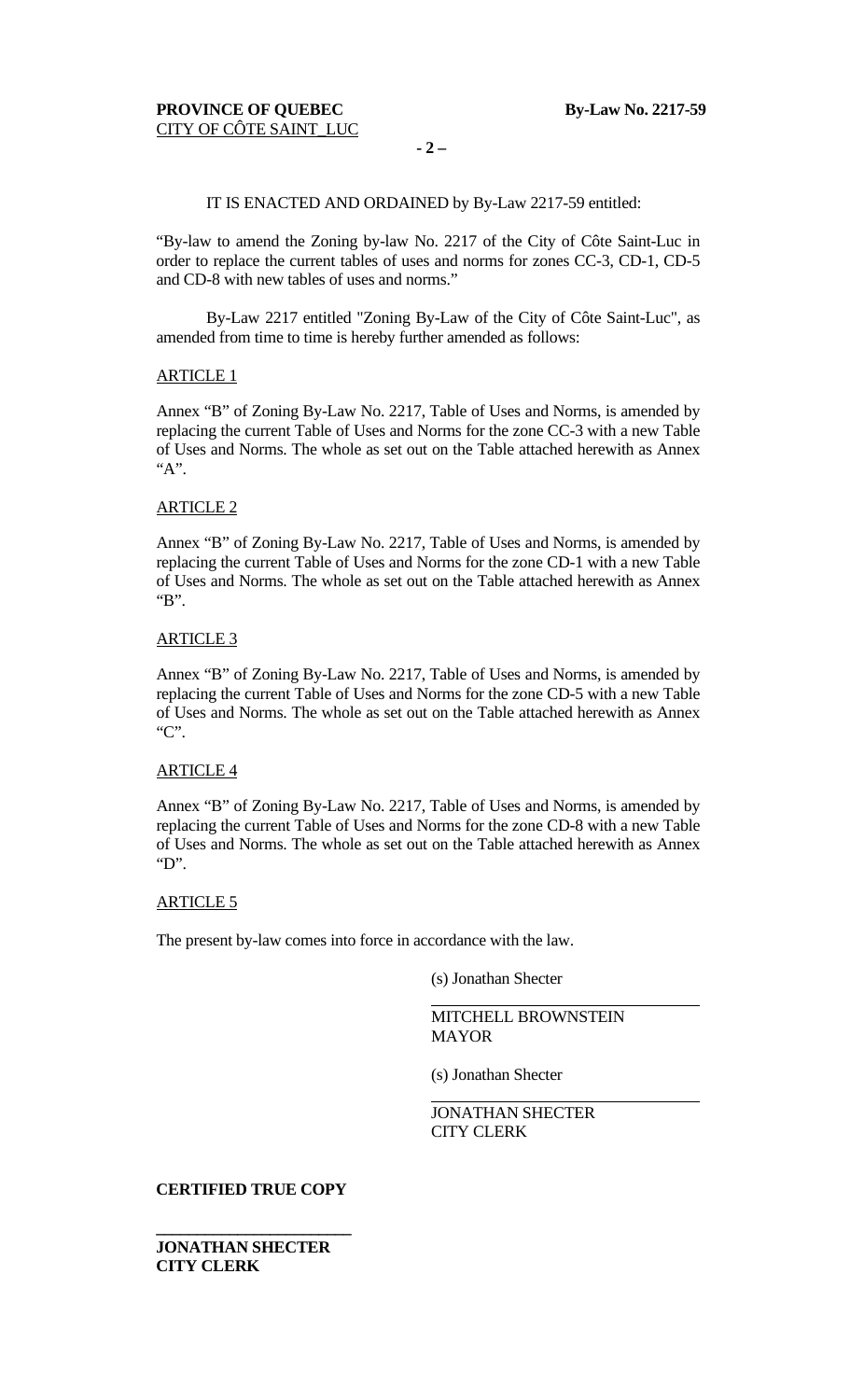# ANNEX A

# TABLE OF USES AND NORMS

|   |                                                                                                                                                                | $CC-3$                     |  |  |  |  |  |  |
|---|----------------------------------------------------------------------------------------------------------------------------------------------------------------|----------------------------|--|--|--|--|--|--|
|   | IDENTIFICATION OF THE ZONE                                                                                                                                     |                            |  |  |  |  |  |  |
|   | <b>COMMERCIAL AND SERVICES</b>                                                                                                                                 |                            |  |  |  |  |  |  |
|   |                                                                                                                                                                |                            |  |  |  |  |  |  |
|   | RETAIL COMMERCE                                                                                                                                                |                            |  |  |  |  |  |  |
|   | - Retail commerce - 1<br>- Retail commerce - 2                                                                                                                 |                            |  |  |  |  |  |  |
| P | - Retail commerce - 3                                                                                                                                          |                            |  |  |  |  |  |  |
|   | - Retail commerce - 4                                                                                                                                          | $\bullet$                  |  |  |  |  |  |  |
| Е | - Retail commerce - 5                                                                                                                                          | $\bullet$                  |  |  |  |  |  |  |
|   | - Retail commerce - 6                                                                                                                                          |                            |  |  |  |  |  |  |
| R | SERVICE COMMERCE<br>- Neighbourhood professional services                                                                                                      | $\bullet$                  |  |  |  |  |  |  |
|   | - Financial services                                                                                                                                           | $\bullet$                  |  |  |  |  |  |  |
| M | - Personal services                                                                                                                                            |                            |  |  |  |  |  |  |
|   | - Services intended for the public                                                                                                                             |                            |  |  |  |  |  |  |
|   | ODGING AND CATERING COMMERCE                                                                                                                                   |                            |  |  |  |  |  |  |
|   | - Hotel services<br>- Restaurant - 1                                                                                                                           | $\bullet$                  |  |  |  |  |  |  |
|   | - Restaurant - 2                                                                                                                                               | e                          |  |  |  |  |  |  |
| Т | - Restaurant - 3                                                                                                                                               |                            |  |  |  |  |  |  |
|   | - Restaurant - 4                                                                                                                                               |                            |  |  |  |  |  |  |
| Т | - Car or curb service                                                                                                                                          |                            |  |  |  |  |  |  |
|   | RECREATIONAL COMMERCE<br>- Recreational without incidence - 1                                                                                                  | $\bullet$                  |  |  |  |  |  |  |
| Е | - Recreational without incidence - 2                                                                                                                           | (94)                       |  |  |  |  |  |  |
|   | - Recreational without incidence - 3                                                                                                                           |                            |  |  |  |  |  |  |
| D | - Exterior recreational - 1                                                                                                                                    |                            |  |  |  |  |  |  |
|   | - Exterior recreational - 2                                                                                                                                    |                            |  |  |  |  |  |  |
|   | - Exterior recreational - 3<br>AUTOMOBILE COMMERCE                                                                                                             |                            |  |  |  |  |  |  |
|   | - Motor vehicles - 1                                                                                                                                           | $\bullet$                  |  |  |  |  |  |  |
| U | - Motor vehicles - 2                                                                                                                                           |                            |  |  |  |  |  |  |
|   | - Motor vehicles - 3                                                                                                                                           |                            |  |  |  |  |  |  |
| S | - Motor vehicles - 4                                                                                                                                           |                            |  |  |  |  |  |  |
|   | - Motor vehicles - 5<br>- Motor vehicles - 6                                                                                                                   |                            |  |  |  |  |  |  |
| Е | - Motor vehicles - 7                                                                                                                                           |                            |  |  |  |  |  |  |
|   | - Motor vehicles - 8                                                                                                                                           |                            |  |  |  |  |  |  |
| S | <b>EXTENSIVE COMMERCE</b>                                                                                                                                      |                            |  |  |  |  |  |  |
|   | - Extensive commerce - 1                                                                                                                                       |                            |  |  |  |  |  |  |
|   | - Extensive commerce - 2<br>COMMERCIAL CENTRE                                                                                                                  | $\bullet$                  |  |  |  |  |  |  |
|   |                                                                                                                                                                |                            |  |  |  |  |  |  |
|   | <b>INSTITUTIONAL</b>                                                                                                                                           |                            |  |  |  |  |  |  |
|   |                                                                                                                                                                |                            |  |  |  |  |  |  |
|   | CULTURE, RELIGION, EDUCATION, HEALTH<br>- Category 1 - Culture                                                                                                 |                            |  |  |  |  |  |  |
|   | - Category 2 - Religion                                                                                                                                        | $\bullet$                  |  |  |  |  |  |  |
|   | - Category 3 - Education                                                                                                                                       |                            |  |  |  |  |  |  |
|   | - Category 4 - Health                                                                                                                                          |                            |  |  |  |  |  |  |
|   | <b>INDUSTRIAL</b>                                                                                                                                              |                            |  |  |  |  |  |  |
|   |                                                                                                                                                                |                            |  |  |  |  |  |  |
|   | <b>INDUSTRY</b>                                                                                                                                                |                            |  |  |  |  |  |  |
|   | - Category - 1                                                                                                                                                 |                            |  |  |  |  |  |  |
|   | - Category - 2                                                                                                                                                 |                            |  |  |  |  |  |  |
|   |                                                                                                                                                                |                            |  |  |  |  |  |  |
|   | <b>ESTABLISHMENT OF BUILDINGS IN m</b>                                                                                                                         |                            |  |  |  |  |  |  |
|   |                                                                                                                                                                |                            |  |  |  |  |  |  |
|   | MINIMUM FRONT SETBACK                                                                                                                                          | 2.5                        |  |  |  |  |  |  |
| N | MINIMUM REAR SETBACK<br>MINIMUM LATERAL SETBACKS                                                                                                               | $\mathbf 0$<br>$\mathbf 0$ |  |  |  |  |  |  |
| O |                                                                                                                                                                |                            |  |  |  |  |  |  |
| R | <b>RATIOS</b>                                                                                                                                                  |                            |  |  |  |  |  |  |
| M |                                                                                                                                                                |                            |  |  |  |  |  |  |
| S | LAND COVERAGE (Maximum)                                                                                                                                        | 99%                        |  |  |  |  |  |  |
|   | FLOOR SPACE INDEX (MIN / MAX )                                                                                                                                 | 0,25@1,50                  |  |  |  |  |  |  |
|   | <b>SPECIAL NORMS</b>                                                                                                                                           |                            |  |  |  |  |  |  |
|   |                                                                                                                                                                |                            |  |  |  |  |  |  |
|   | SPECIAL NORMS                                                                                                                                                  | (62)                       |  |  |  |  |  |  |
|   | (62) A minimum of 760 parking spaces must be located on the lot contiguous to the Mall lot and must be exclusively reserved for parking purposes by a notarial |                            |  |  |  |  |  |  |
|   | and registered servitude. This parking area must be reserved for the occupants, the building users or the concerned use. The building's owners and the parking |                            |  |  |  |  |  |  |
| N | area must make a commitment to the City in order not to give up the servitude                                                                                  |                            |  |  |  |  |  |  |
| 0 | The height of the Commercial center cannot exceed a storey, however it is permitted to have a five storey tower for the Service Commerce uses exclusively      |                            |  |  |  |  |  |  |
| Τ | (94) Only exercise facilities are permitted                                                                                                                    |                            |  |  |  |  |  |  |
| Е |                                                                                                                                                                |                            |  |  |  |  |  |  |
| S |                                                                                                                                                                |                            |  |  |  |  |  |  |
|   |                                                                                                                                                                |                            |  |  |  |  |  |  |
|   |                                                                                                                                                                |                            |  |  |  |  |  |  |

15-Mar-2022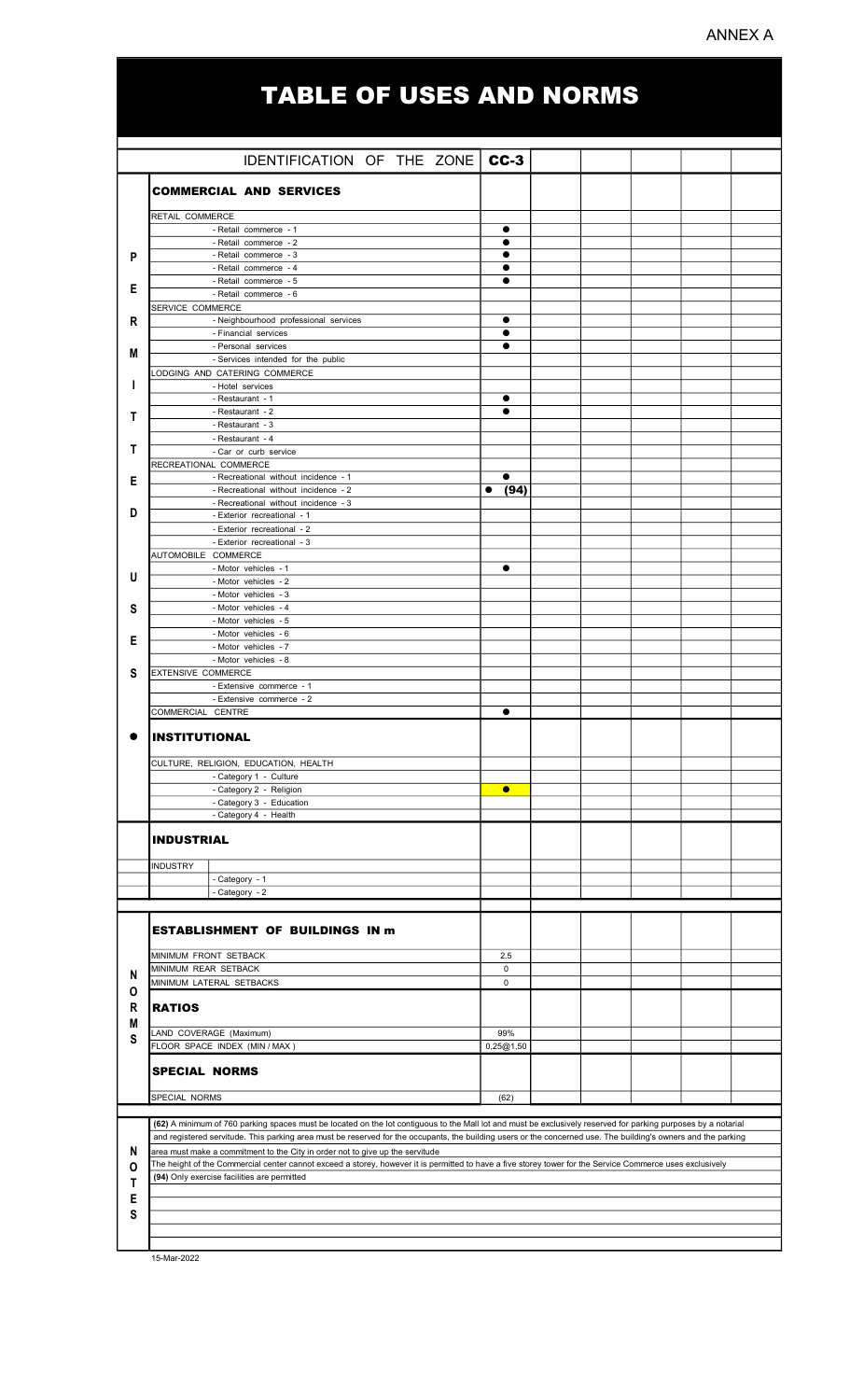## Annex B

# TABLE OF USES AND NORMS

|   | IDENTIFICATION OF THE ZONE                                                                                                                                                         | $CD-1$       |  |  |  |  |  |
|---|------------------------------------------------------------------------------------------------------------------------------------------------------------------------------------|--------------|--|--|--|--|--|
|   |                                                                                                                                                                                    |              |  |  |  |  |  |
|   | <b>COMMERCIAL AND SERVICES</b>                                                                                                                                                     |              |  |  |  |  |  |
|   | RETAIL COMMERCE                                                                                                                                                                    |              |  |  |  |  |  |
|   | - Retail commerce - 1                                                                                                                                                              | $\bullet$    |  |  |  |  |  |
|   | - Retail commerce - 2                                                                                                                                                              | (51)<br>●    |  |  |  |  |  |
| P | - Retail commerce - 3<br>- Retail commerce - 4                                                                                                                                     | $\bullet$    |  |  |  |  |  |
|   | - Retail commerce - 5                                                                                                                                                              | $\bullet$    |  |  |  |  |  |
| Е | - Retail commerce - 6                                                                                                                                                              |              |  |  |  |  |  |
|   | SERVICE COMMERCE<br>- Neighbourhood professional services                                                                                                                          | $\bullet$    |  |  |  |  |  |
| R | - Financial services                                                                                                                                                               | $\bullet$    |  |  |  |  |  |
|   | - Personal services                                                                                                                                                                | $\bullet$    |  |  |  |  |  |
| M | - Services intended for the public<br>LODGING AND CATERING COMMERCE                                                                                                                |              |  |  |  |  |  |
|   | - Hotel services                                                                                                                                                                   |              |  |  |  |  |  |
|   | - Restaurant - 1<br>- Restaurant - 2                                                                                                                                               |              |  |  |  |  |  |
|   | - Restaurant - 3                                                                                                                                                                   | $\bullet$    |  |  |  |  |  |
| Т | - Restaurant - 4                                                                                                                                                                   |              |  |  |  |  |  |
| т | - Car or curb service<br>RECREATIONAL COMMERCE                                                                                                                                     |              |  |  |  |  |  |
|   | - Recreational without incidence - 1                                                                                                                                               |              |  |  |  |  |  |
| Е | - Recreational without incidence - 2                                                                                                                                               |              |  |  |  |  |  |
|   | - Recreational without incidence - 3<br>- Exterior recreational - 1                                                                                                                | $\bullet$    |  |  |  |  |  |
| D | - Exterior recreational - 2                                                                                                                                                        |              |  |  |  |  |  |
|   | - Exterior recreational - 3                                                                                                                                                        |              |  |  |  |  |  |
|   | AUTOMOBILE COMMERCE<br>- Motor vehicles - 1                                                                                                                                        |              |  |  |  |  |  |
|   | - Motor vehicles - 2                                                                                                                                                               |              |  |  |  |  |  |
| U | - Motor vehicles - 3<br>- Motor vehicles - 4                                                                                                                                       |              |  |  |  |  |  |
|   | - Motor vehicles - 5                                                                                                                                                               |              |  |  |  |  |  |
| S | - Motor vehicles - 6                                                                                                                                                               |              |  |  |  |  |  |
| E | - Motor vehicles - 7<br>- Motor vehicles - 8                                                                                                                                       |              |  |  |  |  |  |
|   | EXTENSIVE COMMERCE                                                                                                                                                                 |              |  |  |  |  |  |
| S | - Extensive commerce - 1                                                                                                                                                           |              |  |  |  |  |  |
|   | - Extensive commerce - 2<br>COMMERCIAL CENTRE                                                                                                                                      |              |  |  |  |  |  |
|   |                                                                                                                                                                                    |              |  |  |  |  |  |
|   | <b>INSTITUTIONAL</b>                                                                                                                                                               |              |  |  |  |  |  |
|   | CULTURE, RELIGION, EDUCATION, HEALTH                                                                                                                                               |              |  |  |  |  |  |
|   | - Category 1 - Culture                                                                                                                                                             |              |  |  |  |  |  |
|   |                                                                                                                                                                                    |              |  |  |  |  |  |
|   | - Category 2 - Religion                                                                                                                                                            | •(139)       |  |  |  |  |  |
|   | - Category 3 - Education                                                                                                                                                           |              |  |  |  |  |  |
|   | - Category 4 - Health                                                                                                                                                              |              |  |  |  |  |  |
|   | INDUSTRIAL                                                                                                                                                                         |              |  |  |  |  |  |
|   |                                                                                                                                                                                    |              |  |  |  |  |  |
|   | <b>INDUSTRY</b>                                                                                                                                                                    |              |  |  |  |  |  |
|   | - Category - 1<br>- Category - 2                                                                                                                                                   |              |  |  |  |  |  |
|   |                                                                                                                                                                                    |              |  |  |  |  |  |
|   | ESTABLISHMENT OF BUILDINGS IN m                                                                                                                                                    | (46)         |  |  |  |  |  |
|   |                                                                                                                                                                                    |              |  |  |  |  |  |
|   | MINIMUM FRONT SETBACK                                                                                                                                                              | 7,62         |  |  |  |  |  |
| N | MINIMUM REAR SETBACK<br>MINIMUM LATERAL SETBACKS                                                                                                                                   | 6,09<br>4,72 |  |  |  |  |  |
| 0 |                                                                                                                                                                                    |              |  |  |  |  |  |
| R | <b>RATIOS</b>                                                                                                                                                                      |              |  |  |  |  |  |
| M | LAND COVERAGE (Maximum)                                                                                                                                                            | 50%          |  |  |  |  |  |
| S | FLOOR SPACE INDEX (MIN / MAX )                                                                                                                                                     | 0,25@3,00    |  |  |  |  |  |
|   | <b>SPECIAL NORMS</b>                                                                                                                                                               |              |  |  |  |  |  |
|   |                                                                                                                                                                                    |              |  |  |  |  |  |
|   | SPECIAL NORMS                                                                                                                                                                      | (47)         |  |  |  |  |  |
|   | (46) The norms for establishment and the ratios are for a building of one (1) to three (3) storeys. See annex "C" for the norms for a building of four (4) storeys up              |              |  |  |  |  |  |
|   | to a maximum of twenty (20) storeys.                                                                                                                                               |              |  |  |  |  |  |
| N | (47) An area of 929 m2 must be reserved exclusively for parking in the basement of the building located in the present zone.                                                       |              |  |  |  |  |  |
| O | (51) Société des Alcool du Québec stores and pet shops are prohibited.<br>(139) This use (Category 2 - Religion) is prohibited on the ground floor and must not face the Rear yard |              |  |  |  |  |  |
| Т |                                                                                                                                                                                    |              |  |  |  |  |  |
| E |                                                                                                                                                                                    |              |  |  |  |  |  |
| S |                                                                                                                                                                                    |              |  |  |  |  |  |
|   |                                                                                                                                                                                    |              |  |  |  |  |  |
|   |                                                                                                                                                                                    |              |  |  |  |  |  |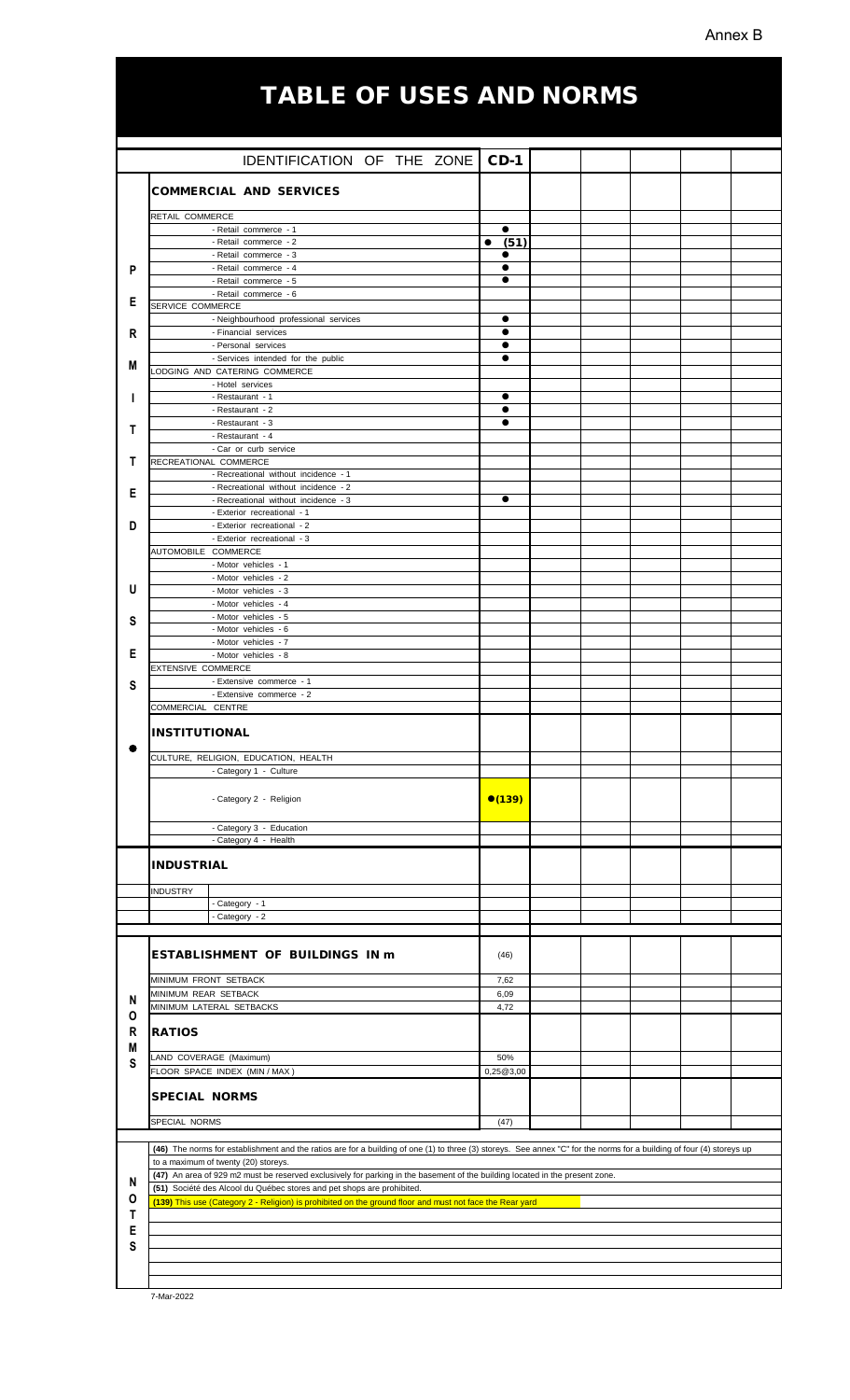# Annex C

# TABLE OF USES AND NORMS

|             | IDENTIFICATION OF THE ZONE                                                                                              | $CD-5$    |  |  |  |  |  |
|-------------|-------------------------------------------------------------------------------------------------------------------------|-----------|--|--|--|--|--|
|             | <b>COMMERCIAL AND SERVICES</b>                                                                                          |           |  |  |  |  |  |
|             |                                                                                                                         |           |  |  |  |  |  |
|             | RETAIL COMMERCE                                                                                                         |           |  |  |  |  |  |
|             | - Retail commerce - 1<br>- Retail commerce - 2                                                                          |           |  |  |  |  |  |
| P           | - Retail commerce - 3                                                                                                   | $\bullet$ |  |  |  |  |  |
|             | - Retail commerce - 4                                                                                                   |           |  |  |  |  |  |
| Е           | - Retail commerce - 5<br>- Retail commerce - 6                                                                          |           |  |  |  |  |  |
|             | SERVICE COMMERCE                                                                                                        |           |  |  |  |  |  |
| R           | - Neighbourhood professional services                                                                                   |           |  |  |  |  |  |
|             | - Financial services<br>- Personal services                                                                             |           |  |  |  |  |  |
| М           | - Services intended for the public                                                                                      |           |  |  |  |  |  |
|             | LODGING AND CATERING COMMERCE                                                                                           |           |  |  |  |  |  |
|             | - Hotel services<br>- Restaurant - 1                                                                                    | $\bullet$ |  |  |  |  |  |
|             | - Restaurant - 2                                                                                                        |           |  |  |  |  |  |
| т           | - Restaurant - 3                                                                                                        | $\bullet$ |  |  |  |  |  |
| т           | - Restaurant - 4                                                                                                        |           |  |  |  |  |  |
|             | - Car or curb service<br>RECREATIONAL COMMERCE                                                                          |           |  |  |  |  |  |
| Е           | - Recreational without incidence - 1                                                                                    |           |  |  |  |  |  |
|             | - Recreational without incidence - 2                                                                                    |           |  |  |  |  |  |
| D           | - Recreational without incidence - 3                                                                                    |           |  |  |  |  |  |
|             | - Exterior recreational - 1<br>- Exterior recreational - 2                                                              |           |  |  |  |  |  |
|             | - Exterior recreational - 3                                                                                             |           |  |  |  |  |  |
|             | AUTOMOBILE COMMERCE                                                                                                     |           |  |  |  |  |  |
| U           | - Motor vehicles - 1<br>- Motor vehicles - 2                                                                            |           |  |  |  |  |  |
|             | - Motor vehicles - 3                                                                                                    |           |  |  |  |  |  |
| S           | - Motor vehicles - 4                                                                                                    |           |  |  |  |  |  |
|             | - Motor vehicles - 5                                                                                                    |           |  |  |  |  |  |
| Е           | - Motor vehicles - 6<br>- Motor vehicles - 7                                                                            |           |  |  |  |  |  |
|             | - Motor vehicles - 8                                                                                                    |           |  |  |  |  |  |
| S           | <b>EXTENSIVE COMMERCE</b>                                                                                               |           |  |  |  |  |  |
|             | - Extensive commerce - 1                                                                                                |           |  |  |  |  |  |
|             | - Extensive commerce - 2<br>COMMERCIAL CENTRE                                                                           |           |  |  |  |  |  |
|             |                                                                                                                         |           |  |  |  |  |  |
|             |                                                                                                                         |           |  |  |  |  |  |
|             | <b>INSTITUTIONAL</b>                                                                                                    |           |  |  |  |  |  |
|             |                                                                                                                         |           |  |  |  |  |  |
|             | CULTURE, RELIGION, EDUCATION, HEALTH<br>- Category 1 - Culture                                                          |           |  |  |  |  |  |
|             | - Category 2 - Religion                                                                                                 | •(138)    |  |  |  |  |  |
|             | - Category 3 - Education                                                                                                |           |  |  |  |  |  |
|             | - Category 4 - Health                                                                                                   |           |  |  |  |  |  |
|             | <b>INDUSTRIAL</b>                                                                                                       |           |  |  |  |  |  |
|             |                                                                                                                         |           |  |  |  |  |  |
|             | <b>INDUSTRY</b>                                                                                                         |           |  |  |  |  |  |
|             | - Category - 1<br>- Category - 2                                                                                        |           |  |  |  |  |  |
|             |                                                                                                                         |           |  |  |  |  |  |
|             |                                                                                                                         |           |  |  |  |  |  |
|             | <b>ESTABLISHMENT OF BUILDINGS IN m</b>                                                                                  |           |  |  |  |  |  |
|             | MINIMUM FRONT SETBACK                                                                                                   | 3.65      |  |  |  |  |  |
| N           | MINIMUM REAR SETBACK                                                                                                    | 6,09      |  |  |  |  |  |
| O           | MINIMUM LATERAL SETBACKS                                                                                                | 4,72      |  |  |  |  |  |
| $\mathsf R$ | <b>RATIOS</b>                                                                                                           |           |  |  |  |  |  |
| M           |                                                                                                                         |           |  |  |  |  |  |
| $\mathbf s$ | LAND COVERAGE (Maximum)                                                                                                 | 50%       |  |  |  |  |  |
|             | FLOOR SPACE INDEX (MIN / MAX )                                                                                          | 0,25@3,00 |  |  |  |  |  |
|             | <b>SPECIAL NORMS</b>                                                                                                    |           |  |  |  |  |  |
|             |                                                                                                                         |           |  |  |  |  |  |
|             | SPECIAL NORMS                                                                                                           | (110)     |  |  |  |  |  |
|             | (110) It is permitted to have a 4'-0" strip of grass between the parking for a minimum of 25 cars and the Ctiy sidewalk |           |  |  |  |  |  |
|             | (138) This use (Category 2 - Religion) is prohibited on the ground floor                                                |           |  |  |  |  |  |
| N           |                                                                                                                         |           |  |  |  |  |  |
| 0           |                                                                                                                         |           |  |  |  |  |  |
| т           |                                                                                                                         |           |  |  |  |  |  |
| Е           |                                                                                                                         |           |  |  |  |  |  |
| S           |                                                                                                                         |           |  |  |  |  |  |
|             |                                                                                                                         |           |  |  |  |  |  |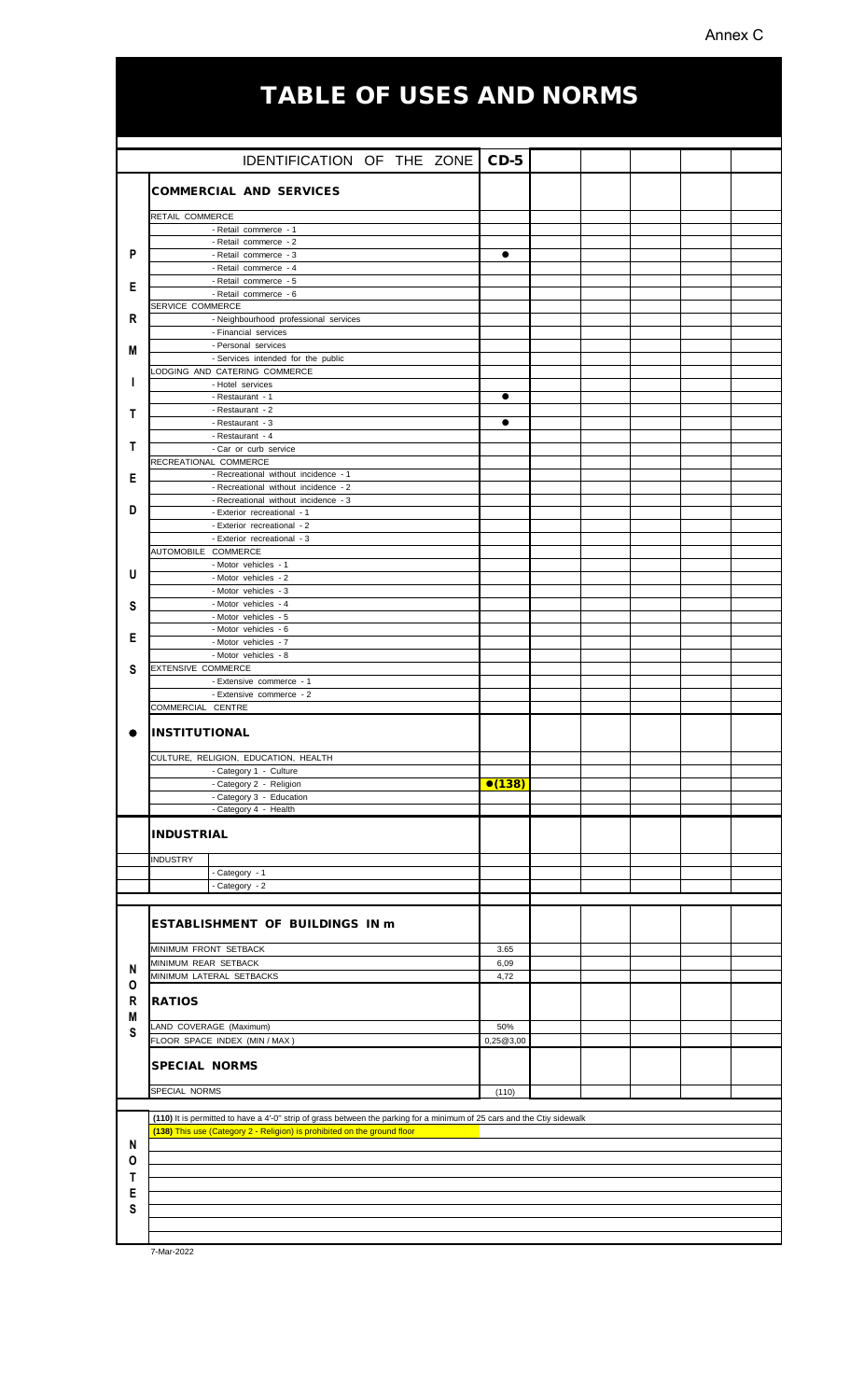# Annex D

# TABLE OF USES AND NORMS

|                                                                                                                                                                            | IDENTIFICATION OF THE ZONE                                             | $CD-8$                 |  |  |  |  |  |  |
|----------------------------------------------------------------------------------------------------------------------------------------------------------------------------|------------------------------------------------------------------------|------------------------|--|--|--|--|--|--|
|                                                                                                                                                                            | <b>COMMERCIAL AND SERVICES</b>                                         |                        |  |  |  |  |  |  |
|                                                                                                                                                                            |                                                                        |                        |  |  |  |  |  |  |
|                                                                                                                                                                            | RETAIL COMMERCE                                                        |                        |  |  |  |  |  |  |
|                                                                                                                                                                            | - Retail commerce - 1                                                  | $\bullet$              |  |  |  |  |  |  |
| P                                                                                                                                                                          | - Retail commerce - 2<br>- Retail commerce - 3                         | (51)<br>$\bullet$      |  |  |  |  |  |  |
|                                                                                                                                                                            | - Retail commerce - 4                                                  | $\bullet$              |  |  |  |  |  |  |
| Е                                                                                                                                                                          | - Retail commerce - 5                                                  |                        |  |  |  |  |  |  |
|                                                                                                                                                                            | - Retail commerce - 6                                                  |                        |  |  |  |  |  |  |
| R                                                                                                                                                                          | SERVICE COMMERCE<br>- Neighbourhood professional services              |                        |  |  |  |  |  |  |
|                                                                                                                                                                            | - Financial services                                                   | (50)                   |  |  |  |  |  |  |
| М                                                                                                                                                                          | - Personal services                                                    | e                      |  |  |  |  |  |  |
|                                                                                                                                                                            | - Services intended for the public                                     |                        |  |  |  |  |  |  |
|                                                                                                                                                                            | ODGING AND CATERING COMMERCE                                           |                        |  |  |  |  |  |  |
|                                                                                                                                                                            | - Hotel services<br>- Restaurant - 1                                   |                        |  |  |  |  |  |  |
|                                                                                                                                                                            | - Restaurant - 2                                                       |                        |  |  |  |  |  |  |
| Т                                                                                                                                                                          | - Restaurant - 3                                                       |                        |  |  |  |  |  |  |
|                                                                                                                                                                            | - Restaurant - 4                                                       |                        |  |  |  |  |  |  |
| т                                                                                                                                                                          | - Car or curb service                                                  |                        |  |  |  |  |  |  |
|                                                                                                                                                                            | RECREATIONAL COMMERCE<br>- Recreational without incidence - 1          |                        |  |  |  |  |  |  |
| Е                                                                                                                                                                          | - Recreational without incidence - 2                                   |                        |  |  |  |  |  |  |
|                                                                                                                                                                            | - Recreational without incidence - 3                                   |                        |  |  |  |  |  |  |
| D                                                                                                                                                                          | - Exterior recreational - 1<br>- Exterior recreational - 2             |                        |  |  |  |  |  |  |
|                                                                                                                                                                            | - Exterior recreational - 3                                            |                        |  |  |  |  |  |  |
|                                                                                                                                                                            | AUTOMOBILE COMMERCE                                                    |                        |  |  |  |  |  |  |
|                                                                                                                                                                            | - Motor vehicles - 1                                                   |                        |  |  |  |  |  |  |
| U                                                                                                                                                                          | - Motor vehicles - 2                                                   |                        |  |  |  |  |  |  |
|                                                                                                                                                                            | - Motor vehicles - 3<br>- Motor vehicles - 4                           |                        |  |  |  |  |  |  |
| S                                                                                                                                                                          | - Motor vehicles - 5                                                   |                        |  |  |  |  |  |  |
|                                                                                                                                                                            | - Motor vehicles - 6                                                   |                        |  |  |  |  |  |  |
| Е                                                                                                                                                                          | - Motor vehicles - 7                                                   |                        |  |  |  |  |  |  |
|                                                                                                                                                                            | - Motor vehicles - 8<br><b>EXTENSIVE COMMERCE</b>                      |                        |  |  |  |  |  |  |
| S                                                                                                                                                                          | - Extensive commerce - 1                                               |                        |  |  |  |  |  |  |
|                                                                                                                                                                            | - Extensive commerce - 2                                               |                        |  |  |  |  |  |  |
|                                                                                                                                                                            | COMMERCIAL CENTRE                                                      |                        |  |  |  |  |  |  |
|                                                                                                                                                                            | <b>INSTITUTIONAL</b>                                                   |                        |  |  |  |  |  |  |
|                                                                                                                                                                            |                                                                        |                        |  |  |  |  |  |  |
|                                                                                                                                                                            | CULTURE, RELIGION, EDUCATION, HEALTH                                   |                        |  |  |  |  |  |  |
|                                                                                                                                                                            | - Category 1 - Culture                                                 |                        |  |  |  |  |  |  |
|                                                                                                                                                                            | - Category 2 - Religion<br>- Category 3 - Education                    | $\bullet$<br>$\bullet$ |  |  |  |  |  |  |
|                                                                                                                                                                            | - Category 4 - Health                                                  |                        |  |  |  |  |  |  |
|                                                                                                                                                                            |                                                                        |                        |  |  |  |  |  |  |
|                                                                                                                                                                            | <b>INDUSTRIAL</b>                                                      |                        |  |  |  |  |  |  |
|                                                                                                                                                                            |                                                                        |                        |  |  |  |  |  |  |
|                                                                                                                                                                            | <b>INDUSTRY</b><br>- Category - 1                                      |                        |  |  |  |  |  |  |
|                                                                                                                                                                            | - Category - 2                                                         |                        |  |  |  |  |  |  |
|                                                                                                                                                                            |                                                                        |                        |  |  |  |  |  |  |
|                                                                                                                                                                            | <b>ESTABLISHMENT OF BUILDINGS IN m</b>                                 | (46)                   |  |  |  |  |  |  |
|                                                                                                                                                                            |                                                                        |                        |  |  |  |  |  |  |
|                                                                                                                                                                            | MINIMUM FRONT SETBACK                                                  | 7,62                   |  |  |  |  |  |  |
| N                                                                                                                                                                          | MINIMUM REAR SETBACK                                                   | 6,09                   |  |  |  |  |  |  |
| 0                                                                                                                                                                          | MINIMUM LATERAL SETBACKS                                               | 4,72                   |  |  |  |  |  |  |
| R                                                                                                                                                                          | <b>RATIOS</b>                                                          |                        |  |  |  |  |  |  |
| Μ                                                                                                                                                                          |                                                                        |                        |  |  |  |  |  |  |
| S                                                                                                                                                                          | LAND COVERAGE (Maximum)                                                | 50%                    |  |  |  |  |  |  |
|                                                                                                                                                                            | FLOOR SPACE INDEX (MIN / MAX )                                         | 0,25@3,00              |  |  |  |  |  |  |
|                                                                                                                                                                            | <b>SPECIAL NORMS</b>                                                   |                        |  |  |  |  |  |  |
|                                                                                                                                                                            |                                                                        |                        |  |  |  |  |  |  |
|                                                                                                                                                                            | SPECIAL NORMS                                                          |                        |  |  |  |  |  |  |
| (46) The norms for establishment and the ratios are for a building of one (1) to three (3) storeys. See annex "C" for the norms for a building of four (4) storeys up to a |                                                                        |                        |  |  |  |  |  |  |
|                                                                                                                                                                            | maximum of twenty (20) storeys.                                        |                        |  |  |  |  |  |  |
| N                                                                                                                                                                          | (50) Veterinary clinics are prohibited.                                |                        |  |  |  |  |  |  |
| 0                                                                                                                                                                          | (51) Société des Alcool du Québec stores and pet shops are prohibited. |                        |  |  |  |  |  |  |
| т                                                                                                                                                                          |                                                                        |                        |  |  |  |  |  |  |
| E                                                                                                                                                                          |                                                                        |                        |  |  |  |  |  |  |
| S                                                                                                                                                                          |                                                                        |                        |  |  |  |  |  |  |
|                                                                                                                                                                            |                                                                        |                        |  |  |  |  |  |  |
|                                                                                                                                                                            |                                                                        |                        |  |  |  |  |  |  |

7-Mar-2022